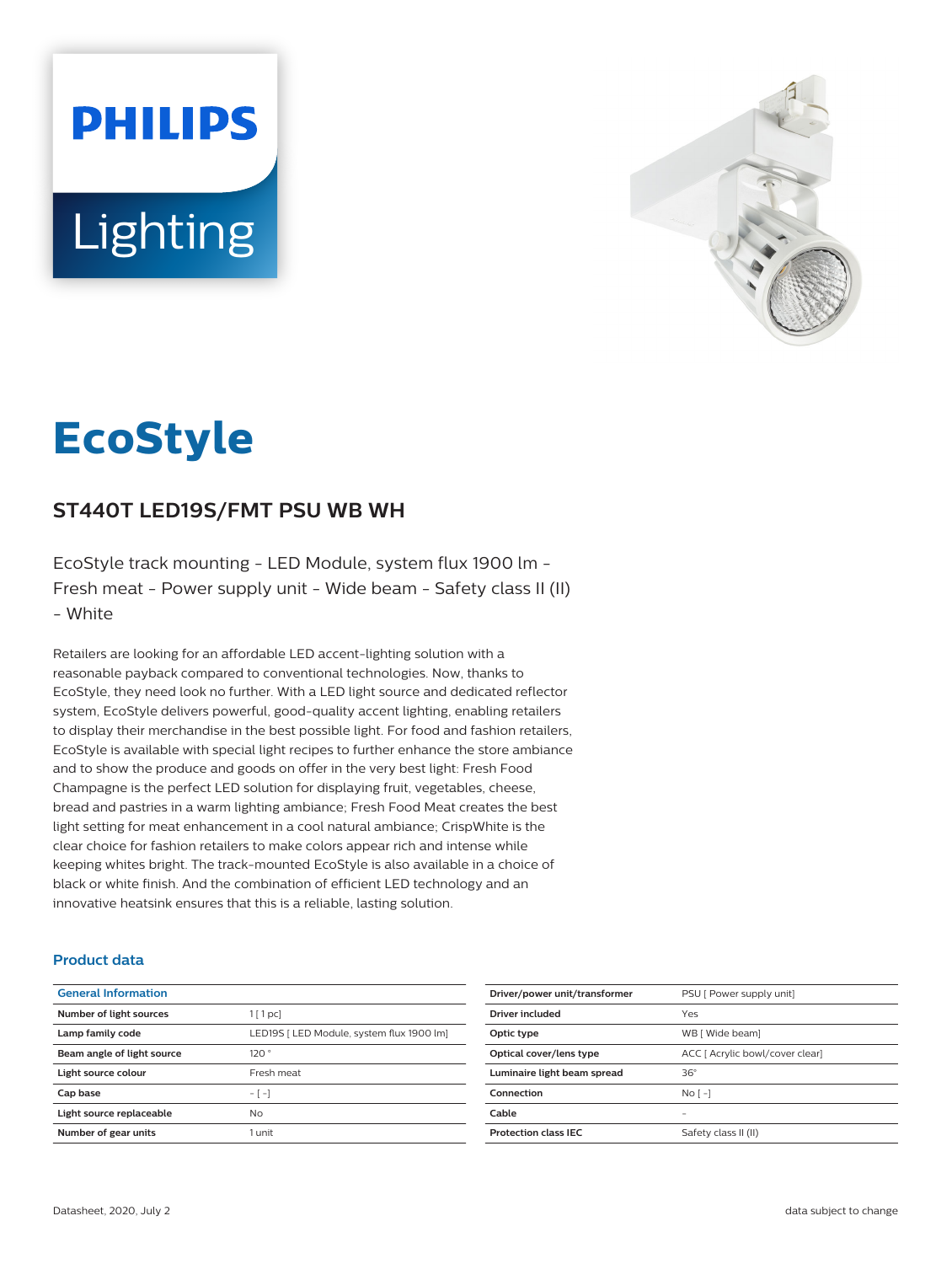## **EcoStyle**

| Glow-wire test                  | 650/5 [ Temperature 650 °C, duration 5 s]          |
|---------------------------------|----------------------------------------------------|
| <b>Flammability mark</b>        | F [ For mounting on normally flammable             |
|                                 | surfaces                                           |
| <b>CE mark</b>                  | CE mark                                            |
| <b>ENEC mark</b>                | <b>ENEC</b> mark                                   |
| <b>Warranty period</b>          | 5 years                                            |
| <b>Remarks</b>                  | *-Per Lighting Europe guidance paper               |
|                                 | "Evaluating performance of LED based               |
|                                 | luminaires - January 2018": statistically there is |
|                                 | no relevant difference in lumen maintenance        |
|                                 | between B50 and for example B10. Therefore         |
|                                 | the median useful life (B50) value also            |
|                                 | represents the B10 value.                          |
| Constant light output           | No                                                 |
| Number of products on MCB       | 34                                                 |
| <b>EU RoHS compliant</b>        | Yes                                                |
| <b>Product Family Code</b>      | ST440T [EcoStyle track mounting]                   |
|                                 |                                                    |
| <b>Operating and Electrical</b> |                                                    |
| Input voltage                   | 220 to 240 V                                       |
| Input frequency                 | 50 to 60 Hz                                        |
| Inrush current                  | 18 A                                               |
| Inrush time                     | $0.25$ ms                                          |
| Power factor (min.)             | 0.95                                               |
|                                 |                                                    |
| <b>Controls and Dimming</b>     |                                                    |
| Dimmable                        | No                                                 |
|                                 |                                                    |
| <b>Mechanical and Housing</b>   |                                                    |
| <b>Housing material</b>         | Polycarbonate                                      |
| <b>Reflector material</b>       | Polycarbonate aluminum coated                      |
| Optic material                  | Polycarbonate                                      |
| Optical cover/lens material     | Polymethyl methacrylate                            |
| <b>Fixation material</b>        | Polyamide                                          |
| Optical cover/lens finish       | Clear                                              |
| <b>Overall length</b>           | 230 mm                                             |
| <b>Overall width</b>            | $112 \text{ mm}$                                   |
| Overall height                  | 194 mm                                             |
| Colour                          | White                                              |

| Dimensions (height x width x depth)          | 194 x 112 x 230 mm (7.6 x 4.4 x 9.1 in) |
|----------------------------------------------|-----------------------------------------|
|                                              |                                         |
| <b>Approval and Application</b>              |                                         |
| Ingress protection code                      | IP20 [ Finger-protected]                |
| Mech. impact protection code                 | IK02 [ 0.2 J standard]                  |
|                                              |                                         |
| <b>Initial Performance (IEC Compliant)</b>   |                                         |
| <b>Initial luminous flux</b>                 | 1900 lm                                 |
| Luminous flux tolerance                      | $+/-10%$                                |
| Initial LED luminaire efficacy               | 70.37037037037037 lm/W                  |
| Init. Corr. Colour Temperature               | 3000 K                                  |
| Init. Color rendering index                  | 80                                      |
| Initial chromaticity                         | $(0.40, 0.33)$ SDCM <3                  |
| Initial input power                          | 27 W                                    |
| Power consumption tolerance                  | $+/-10%$                                |
|                                              |                                         |
| <b>Over Time Performance (IEC Compliant)</b> |                                         |
| Control gear failure rate at median          | 5 %                                     |
| useful life 50,000 h                         |                                         |
| Lumen maintenance at median useful           | <b>L80</b>                              |
| life* 50,000 h                               |                                         |
|                                              |                                         |
| <b>Application Conditions</b>                |                                         |
| Ambient temperature range                    | 0 to +35 °C                             |
| Performance ambient temperature Tq           | 25 °C                                   |
| Suitable for random switching                | No                                      |
|                                              |                                         |
| <b>Product Data</b>                          |                                         |
| Full product code                            | 871869685340500                         |
| Order product name                           | ST440T LED19S/FMT PSU WB WH             |
| EAN/UPC - product                            | 8718696853405                           |
| Order code                                   | 85340500                                |
| Numerator - quantity per pack                | 1                                       |
| Numerator - packs per outer box              | 1                                       |
| Material no. (12NC)                          | 910500457932                            |
| Net weight (piece)                           | 1.460 kg                                |

 $\sqrt{\mathsf{F}\phantom{\mathsf{F}}\mathsf{F}}$  [650°C]  $K$  02